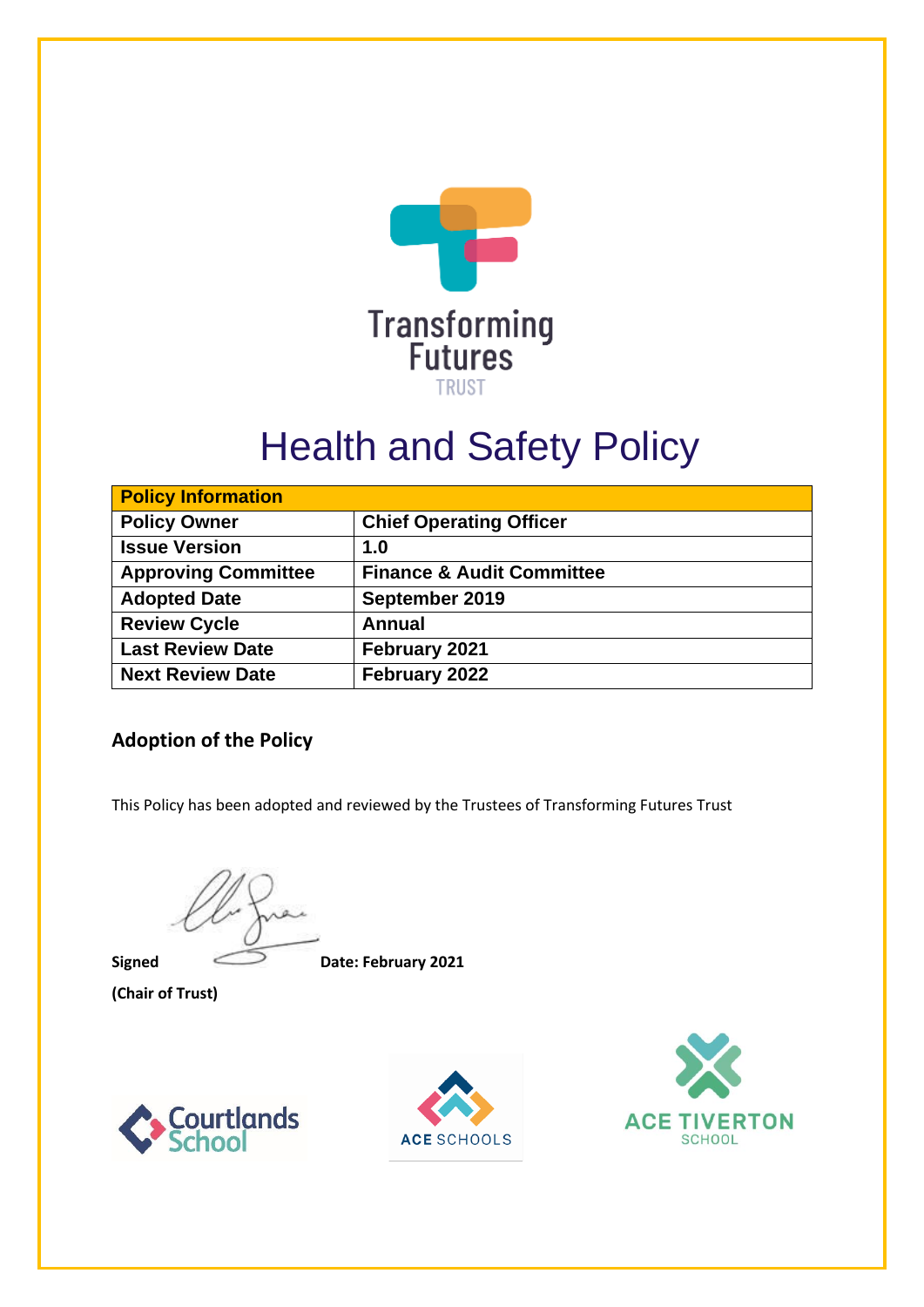# **Introduction**

The Trust will, so far as is reasonably practicable, ensure the health, safety and wellbeing at work of all its employees. The Trust will also ensure, so far as is reasonably practicable, that non-employees such as visitors, pupils and contractors are not exposed to health and safety risks from the work activities of Transforming Futures Trust.

The Trust is committed to achieving compliance with and beyond, the minimum requirements of the Health and Safety at Work etc. Act 1974 (HASWA) and associated Regulations.

Transforming Futures Trust will, so far as is reasonably practicable:

- a. Ensure that adequate resources are made available to ensure the effective implementation of this Policy and to ensure the health and safety of staff and others affected by Transforming Futures Trust's activities.
- b. Ensure that advice is sought from competent persons on legal requirements for health and safety and on current best practice.
- c. Ensure that suitable and sufficient assessments are undertaken and recorded of all significant health and safety risks to staff, visitors and other third parties, from its work activities and that any control measures adopted are selected using the hierarchical approach to risk control required by the Management of Health and Safety at Work Regulations;
- d. Provide and maintain plant and systems of work that are safe and without risks to health.
- e. Make arrangements for ensuring safety and absence of risks to health in connection with the use, handling, storage and transport of articles and substances.
- f. Maintain any place of work under its control in a condition that is safe and without risks to health.
- g. Provide and maintain a working environment for its employees and visitors that is safe, without risks to health, and adequate as regards facilities and arrangements for staff welfare at work.
- h. Provide such information, instruction, training and supervision as is necessary to ensure the health and safety at work of its employees and governors, including temporary staff and visitors, and information on risks for visitors and employees of other organisations who are working in any of the Trust's premises.
- i. Provide for the use of its employees, such personal protective equipment as is necessary to ensure their health and safety at work.
- j. Give special consideration to employees or visitors with disabilities or language difficulties that may affect their awareness and/or understanding of health and safety information.
- k. Make arrangements for the provision of a suitable occupational health service for staff.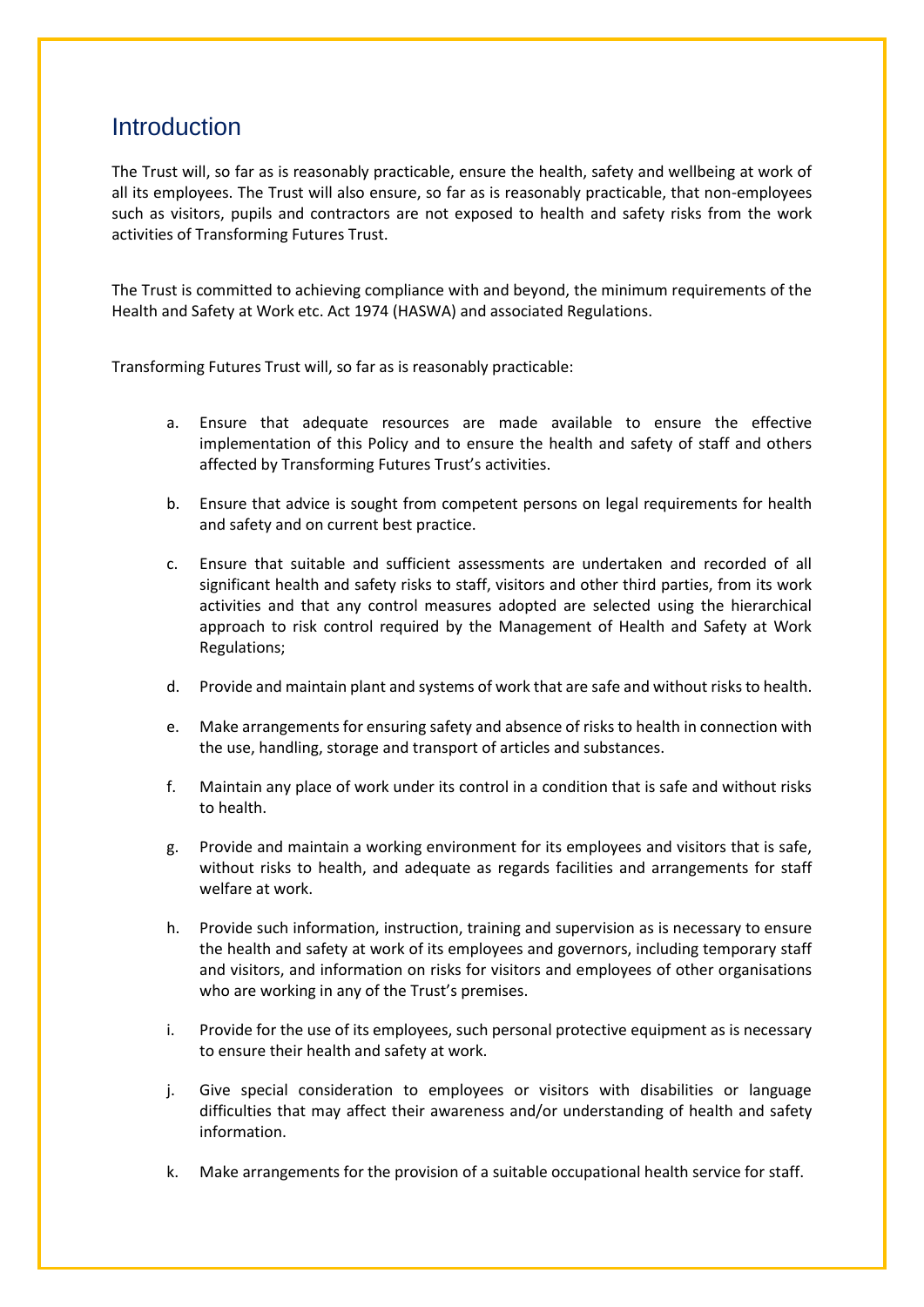- l. Monitor health and safety performance to verify that the Trust's Health and Safety Policy is being implemented and health and safety standards are being maintained and progressively improved.
- m. Develop and maintain a positive and proactive health and safety culture.

The Trust will ensure that adequate mechanisms are in place to effectively consult with employees and their representatives on health and safety matters and will ensure that appropriate systems are developed and maintained for the effective communication of health and safety matters throughout the Academys and Offices.

The Trust is committed to continuous improvement in health and safety performance and to this end will develop a Health and Safety Action Plan identifying key targets and areas for improvement in health and safety management and risk control.

This plan will be jointly owned by the Head teachers and the Estates Team for site specific actions, and actions be recorded during the half termly Estates Team meeting, or more regularly if the risk is significant.

Progress with this plan will be monitored regularly by ExComm.

Escalation from ExComm will be to the Finance and Audit Committee and presented by the Chief Operating Officer.

This Policy requires the commitment, co-operation and active involvement of all its employees to ensure its success and effectiveness.

All contractors and consultants working for Transforming Futures Trust are required to comply with this Policy.

The Trust will ensure that this Policy is effectively communicated to all staff. Failure on the part of any Trust employee, irrespective of their position, to comply with this Policy, including any safe system of work, may render that employee liable to disciplinary action and could result in criminal/civil proceedings.

# Legal Framework

This policy is based on advice from the Department for Education on [health and safety in academys](https://www.gov.uk/government/publications/health-and-safety-advice-for-schools) and the following legislation:

- i [The Health and Safety at Work etc. Act 1974](http://www.legislation.gov.uk/ukpga/1974/37), which sets out the general duties employers have towards employees and duties relating to lettings.
- ii [The Health and Safety \(First Aid\) Regulations 1981](http://www.legislation.gov.uk/uksi/1981/917/regulation/3/made), which state that employers must provide adequate and appropriate equipment and facilities to enable first aid to be administered to employees, and qualified first aid personnel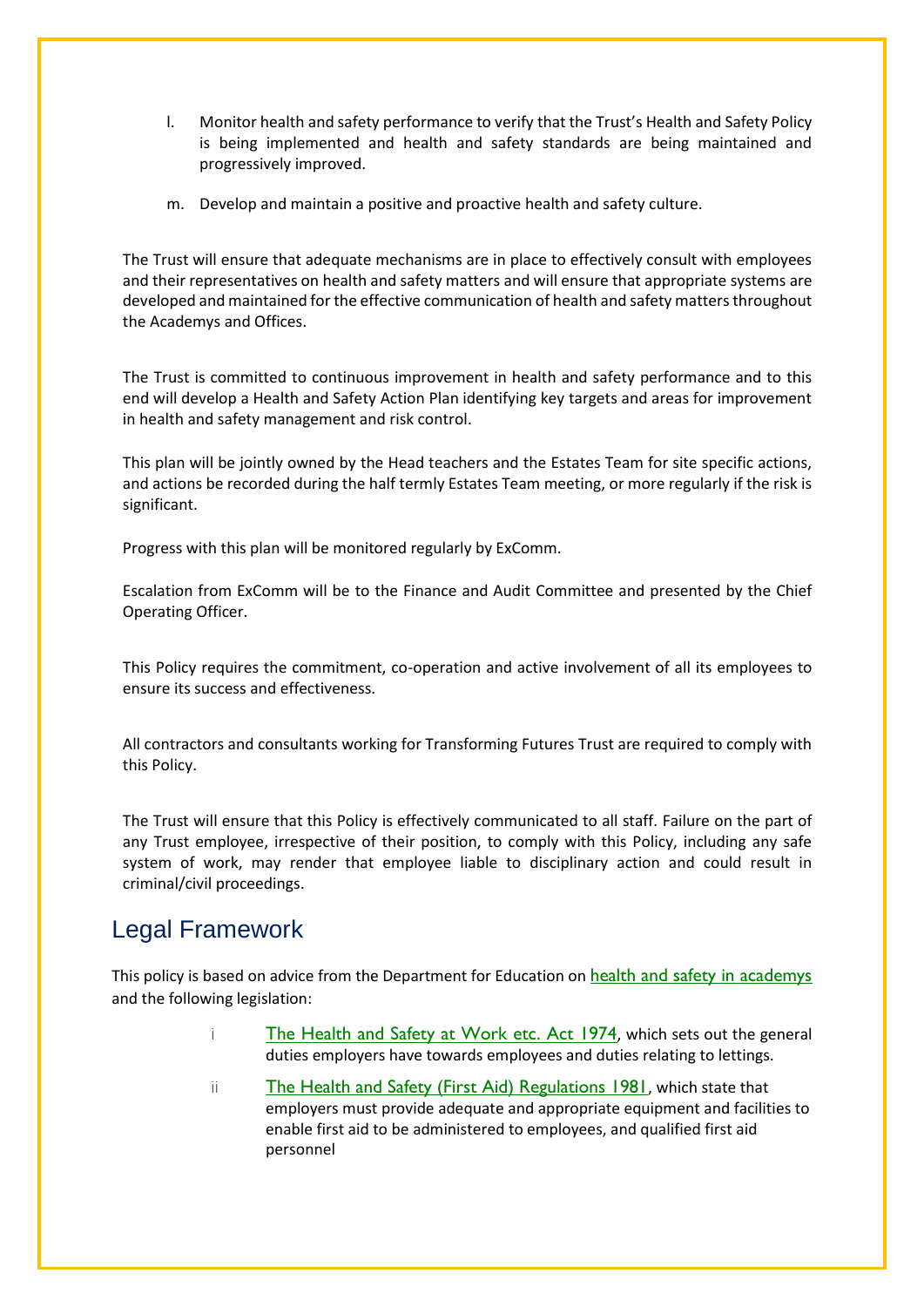- iii [The Management of Health and Safety at Work Regulations 1992](http://www.legislation.gov.uk/uksi/1992/2051/regulation/3/made), which require employers to make an assessment of the risks to the health and safety of their employees.
- iv [The Management of Health and Safety at Work Regulations 1999](http://www.legislation.gov.uk/uksi/1999/3242/contents/made), which require employers to carry out risk assessments, make arrangements to implement necessary measures, and arrange for appropriate information and training.
- $\vee$  [The Control of Substances Hazardous to Health Regulations 2002](http://www.legislation.gov.uk/uksi/2002/2677/contents/made), which require employers to control substances that are hazardous to health.
- vi [The Reporting of Injuries, Diseases and Dangerous Occurrences](http://www.legislation.gov.uk/uksi/2013/1471/schedule/1/paragraph/1/made)  [Regulations \(RIDDOR\) 2013](http://www.legislation.gov.uk/uksi/2013/1471/schedule/1/paragraph/1/made), which state that some accidents must be reported to the Health and Safety Executive and set out the timeframe for this and how long records of such accidents must be kept.
- vii [The Health and Safety \(Display Screen Equipment\) Regulations 1992](http://www.legislation.gov.uk/uksi/1992/2792/contents/made), which require employers to carry out digital screen equipment assessments and states users' entitlement to an eyesight test.
- viii [The Gas Safety \(Installation and Use\) Regulations 1998](http://www.legislation.gov.uk/uksi/1998/2451/regulation/4/made), which require work on gas fittings to be carried out by someone on the Gas Safe Register.
- ix [The Regulatory Reform \(Fire Safety\) Order 2005](http://www.legislation.gov.uk/uksi/2005/1541/part/2/made), which requires employers to take general fire precautions to ensure the safety of their staff.
- $\times$  [The Work at Height Regulations 2005](http://www.legislation.gov.uk/uksi/2005/735/contents/made), which requires employers to protect their staff from falls from height.
- xi [Social Security \(Claims and Payments\) Regulations 1979](http://www.legislation.gov.uk/uksi/1979/628), which set out rules on the retention of accident records.
- xii [The Education \(Independent Academy](http://www.legislation.gov.uk/uksi/2014/3283/schedule/made) Standards) Regulations 2014, which require that suitable space is provided to cater for the medical and therapy needs of pupils.

The Trust follows [national guidance published by Public Health England](https://www.gov.uk/government/publications/health-protection-in-schools-and-other-childcare-facilities/chapter-9-managing-specific-infectious-diseases) when responding to infection control issues.

This policy complies with our funding agreement and articles of association.

# Roles and Responsibilities

### **Trustees**

The Trustees have ultimate responsibility for health and safety matters in the Trust, but will delegate day-to-day responsibility to the Head teacher in the academy environment, and the CEO in noneducational offices.

The Trustees have a duty to take reasonable steps to ensure that staff and pupils are not exposed to risks to their health and safety. This applies to activities on or off the Trust premises.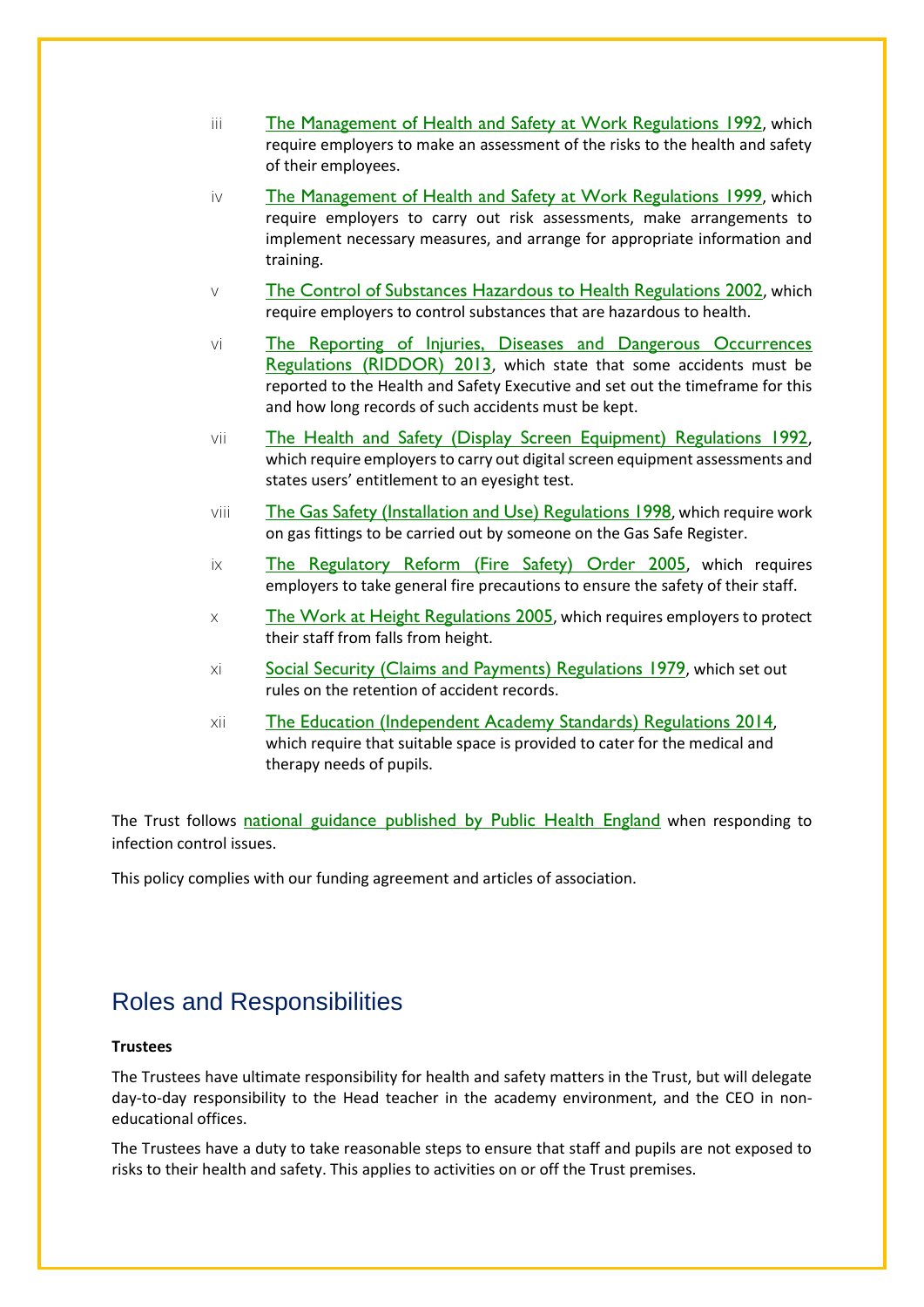### **The Estates Team**

The Estates Manger is responsible for ensuring:

- a. All cleaning regimes are carried out to the standards required to ensure maximum infection control.
- b. Suitable persons are nominated to undertake key health and safety functions within the offices, such as risk assessors, (to carry out Display Screen Equipment, manual handling, Hazardous substances, fire or other risk assessments), fire wardens, first aiders etc. and to ensure these individuals are adequately supported and suitably trained.
- c. Ensuring all risk assessments are distributed to Head Teachers and reviewed.
- d. Ensuring that the academy / office buildings and premises are safe and regularly inspected.
- e. Day-to-day asbestos management and arranging the annual inspection of the known asbestos.
- f. Reporting to the Trusts ExComm on health and safety matters.
- g. Ensuring that first aiders have an appropriate qualification, keep training up to date and remain competent to perform their role.
- h. Reporting specified incidents to the HSE when necessary.
- i. Providing adequate training for academy staff including that all staff are aware of first aid procedures.
- j. Manage the Trust's H&S contract for competent person, Fire Risk Assessment, Asbestos Management, Legionella prevention, gas and electrical safety and other mechanical safety inspections as required.

#### **Head teacher**

The Head teacher is responsible for health and safety day-to-day. This involves:

- a. Implementing the Health and Safety policy.
- b. Suitable persons are nominated to undertake key health and safety functions within the academys, such as risk assessors, (to carry out Display Screen Equipment, manual handling, Hazardous substances, fire or other risk assessments), fire wardens, first aiders etc. and to ensure these individuals are adequately supported and suitably trained.
- c. Ensuring there is enough staff to safely supervise pupils.
- d. Ensuring an appropriate number of trained first aid personnel are present in the academy at all times.
- e. Ensuring appropriate evacuation procedures are in place and regular fire drills are held.
- f. Ensuring that in their absence, health and safety responsibilities are delegated to another member of staff.
- g. Ensuring that adequate space is available for catering to the medical needs of pupils.
- h. Ensuring the completion of Risk Assessments and feed into the annual review process.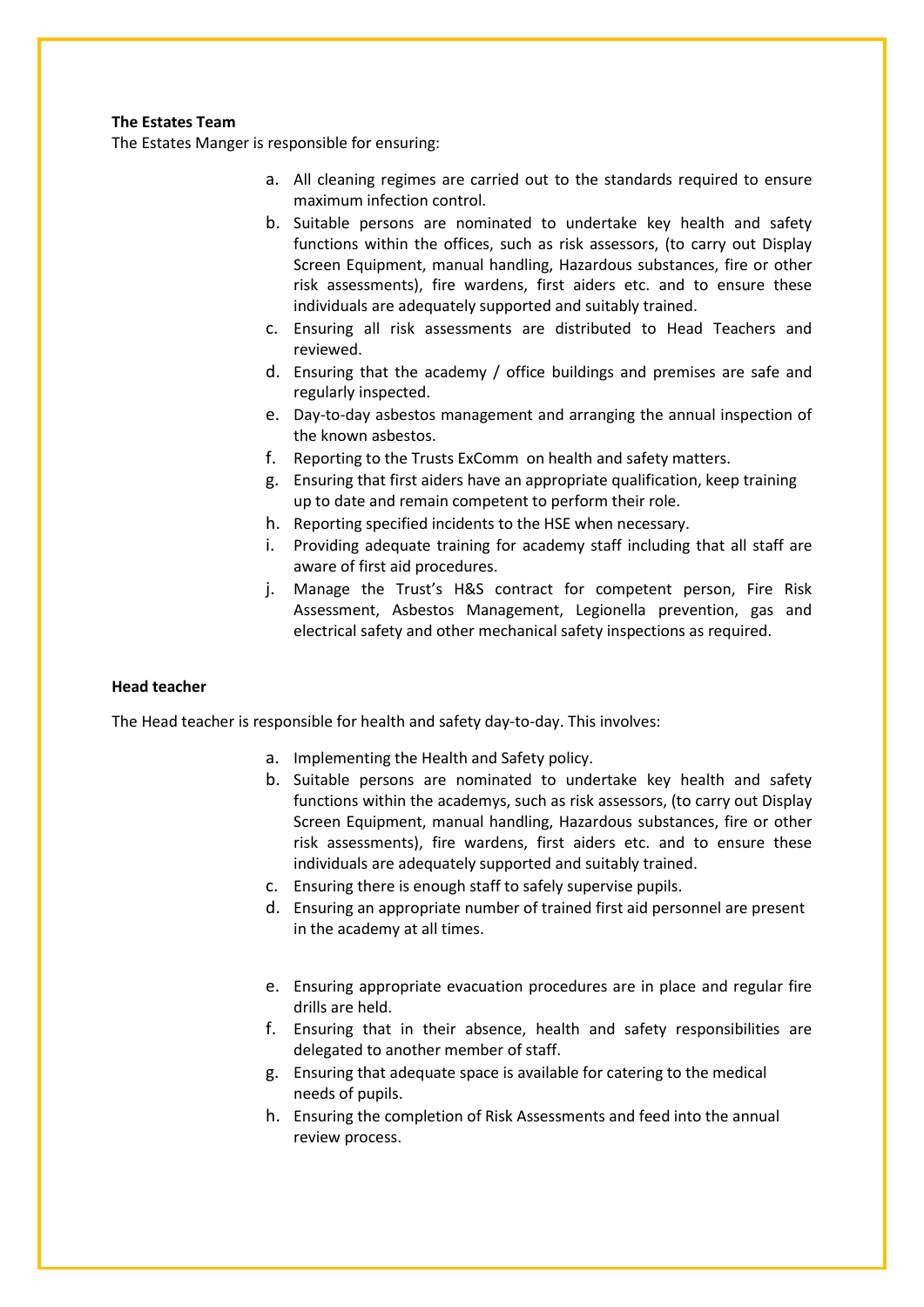In the Head teacher's absence, the deputy assumes the above day-to-day health and safety responsibilities.

They co-operate and work closely with the Estates Team to achieve a safe and healthy working environment and obtaining competent advice and guidance where necessary.

Hold a relevant Managing Safety certificate and complete any other relevant health and safety training.

The Head Teacher is designated as Responsible Person of the premises, though they may delegate specific roles and functions to others.

#### **Employees**

All Transforming Futures Trust employees, whether they are fixed term, contracted or permanent, are directly responsible for taking reasonable care for the health and safety of themselves and of other persons who may be affected by their acts and/or omissions by:

- a. Ensuring that they are familiar and up to date with the Trust's Health and Safety policy and ensuring that pupils are aware of their Health and Safety responsibilities.
- b. Co-operating fully with their Line Manager or Responsible Person on all matters pertaining to their health and safety at work and keeping them up to date of any developments or changes that may impact on the health and safety of those undertaking any activity.
- c. Not recklessly or intentionally interfering with, or misusing any equipment, safety devices etc. that have been provided in the interest of their health and safety at work.
- d. Reporting promptly, in the first instance to their Line Manager, any accidents, injury, significant near miss, incident of violence and aggression, cases of work-related ill and completing a First Aid report in the first instance or a Health and Safety incident/illness report.
- e. Report to the Estates Team, any defect, hazard, damage or unsafe practices or other items that could give rise to an unsafe place of work or cause injury or ill health to others.
- f. Wearing any protective clothing or equipment and using any safety devices that have been provided for their health and safety while at work.
- g. Observing safety rules, complying with codes of practice, corporate and departmental health and safety policies and guidance, and adhering to safe working procedures at all times.
- h. Acquainting themselves with, and complying with, the procedure to follow in case of a fire or other emergency.
- i. Completing health and safety training as directed and undertaking their work activities in accordance with any health and safety training provided to them.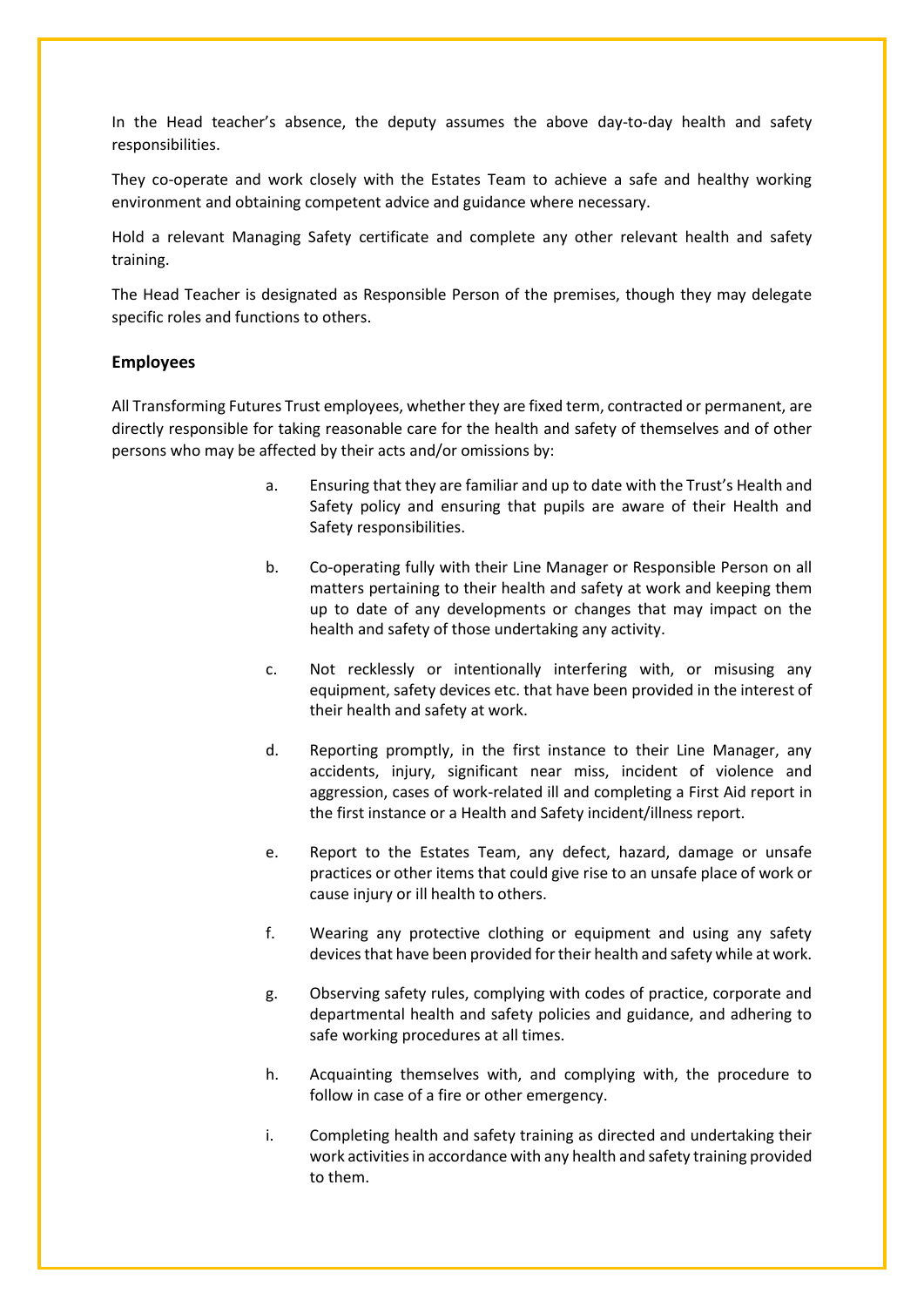- j. Attending local site induction on their first 2 weeks of employment.
- k. Wearing any authorisation badge/identity card that is issued to them, so that the authorisation badge/identity card is readily visible whilst in Transforming Futures Trust buildings.
- l. Ensuring they follow specific first aid procedures.
- m. Ensuring they know who the first aiders in academy are.
- n. Completing accident reports (see appendix C) for all incidents they attend to where a first aider is not called.
- o. Informing the Head teacher or their manager of any specific health conditions or first aid needs.

#### **The Pupils**

Pupils will be reminded that they are expected to:

- a. Exercise personal responsibility for the health and safety of themselves and others.
- b. Observe all the health and safety rules of the academy and, in particular, the instructions of staff given in an emergency.
- c. Use and not wilfully misuse, neglect or interfere with things provided for their health and safety.

Pupils that are found to be a risk to Health and Safety may not be allowed to partake in certain academy activities and may require an Enhanced Risk Assessment to ascertain what they can access. We expect pupils to follow the academy code of conduct, as this maintains good Health and Safety around the academy. The production of the Enhanced Risk Assessment will be carried out by the Head Teacher or their appointed representative.

All pupils and parents will be made aware of the contents of this section of the policy through the Academy website or will be included in the Pupil Induction Pack

#### **Contractors**

All contractors will be appropriately selected and competent in terms of health and safety.

All Contractors will complete Site Induction and Contractor Checklist with the Site representative and must be made aware of and abide by the academy's health and safety policy and not endanger pupils, staff or other visitors to the site.

All Contractors must provide the Estates Team their Liability Insurance, Risk Assessments and Method Statements (RAMS), Health and Safety Policy, DBS documentation and accreditations before attending site.

The Estates Manager and Head teacher (or their designate) will be responsible for the coordination of contractors' activities on site. Ultimate approval sits with the Head Teacher and permission must be sought, unless there is an immediate threat to Life or risk of significant injury.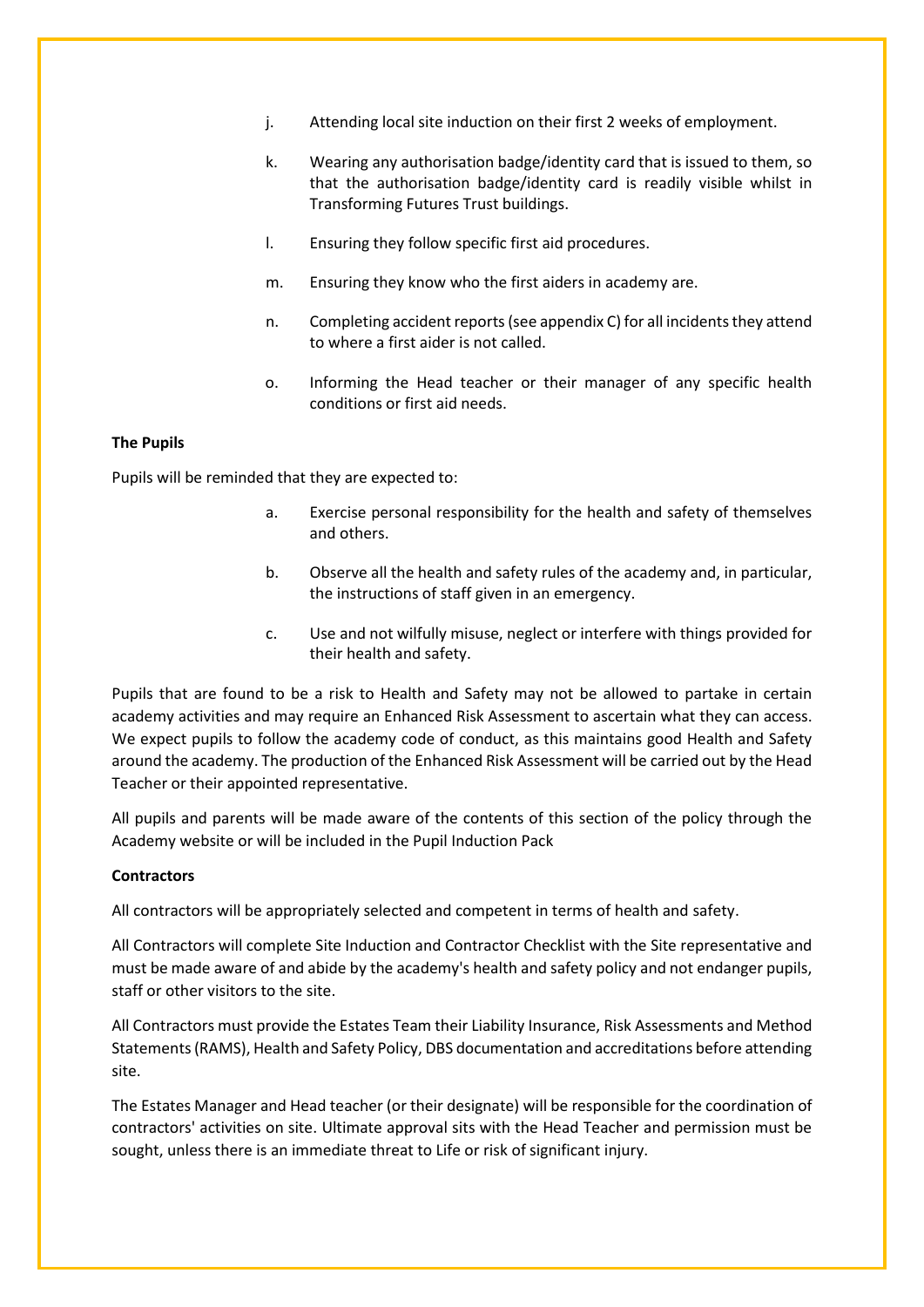All contractors must report to the Estate Team or Head teacher (or their designate) before any work takes place and prior to each working session. They should be informed of any conditions which may affect their safety and that of others.

### **Lettings**

The Head teacher (or their designate) will ensure that the Hirer of Academy premises, for any event, is aware of his/her obligations under health and safety legislation and the academy's health and safety policies where appropriate.

Hirers will also need to provide Liability Insurance, Risk Assessments and Method Statements (RAMS), Health and Safety Policy and DBS documentation before attending site.

# Risk Management and Risk Assessments

All significant Hazards and Risks will be identified within workplaces and appropriate risk assessments completed.

Health & Safety Executive Guidance on Risk Assessments will be followed, as well as any Specific Guidance and Codes of Practices as advised by estates management.

Risk assessments are stored electronically or in the Reception or local Managers office and will be reviewed:

- i At regular intervals.
- ii After accidents, incidents and near misses.
- iii After any significant changes to workplace, working practices or staffing.
- iv After any form of notice has been served.

Academy trips, off-site visits, residential visits, and any academy-led adventure activities are carried out as part of an enriched curriculum and to support the learning and development of our pupils. **Please refer to the Transforming Futures Trust Learning Outside the Classroom (LOTC) Policy.** 

# Fire

Emergency exits, assembly points and assembly point instructions are clearly identified by safety signs and notices. Fire risk assessment of the premises will be reviewed regularly.

- a. Emergency evacuations are practised at least once a term.
- b. The fire alarm is a loud continuous bell or siren.
- c. Fire alarm testing will take place once a week.
- d. New staff will be trained in fire safety and all staff and pupils will be made aware of any new fire risks.
- e. In the event of a fire:
	- i The alarm will be raised immediately by whoever discovers the fire and emergency services contacted. Evacuation procedures will also begin immediately.
	- Fire extinguishers may be used by staff only, and only then if staff are trained in how to operate them and are confident they can use them without putting themselves or others at risk.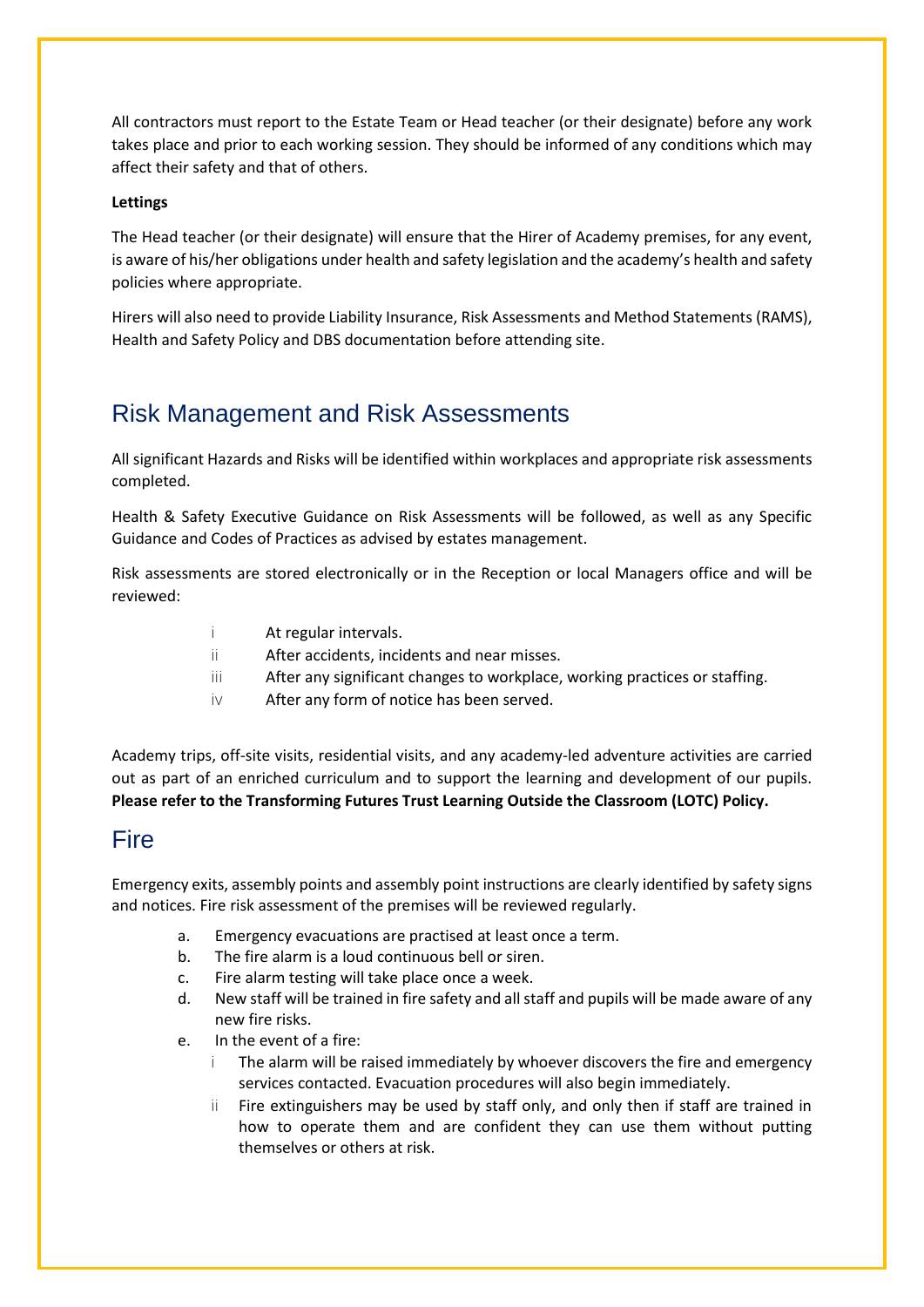- iii Staff and pupils will congregate at the assembly points. These are clearly marked for each academy and office.
- iv Class teachers will take a register of pupils, which will then be checked against the attendance register of that day.
- $V$  The admin team or manager will take a register of all staff.
- $\vee$ i Staff and pupils will remain outside the building until the emergency services or fire marshal say it is safe to re-enter.

Each academy or office will have special arrangements in place for the evacuation of people with mobility needs and fire risk assessments and will pay particular attention to those with disabilities.

# Accident/Incident Reporting

All employee accidents must be reported to the Trust F&A Committee. This will be achieved by entering accident details onto the OSHENS on-line accident reporting system.

Accidents to students and other non-employees are recorded on an accident form. Those accidents to students and members of the public which are work related, in that they have arisen out of a material defect or organisational failure, must also be reported to the Trust F&A Committee by entering accident details onto the OSHENS on-line accident reporting system.

Parents / carers will be notified immediately of all major injuries.

Accidents will be monitored for trends and a report made to the Trust F&A Committee.

The Trust Estates Manager will support the Headteachers to investigate accidents that are reportable through OSHENS and take remedial steps to avoid similar instances recurring.

All accidents which fall within the scope of the Reporting of Diseases Injuries and Dangerous Occurrence Regulations 2013 will be reported to the HSE via the OSHENS on-line accident reporting system. This will be undertaken by the Health & Safety Service.

For full details relating to accident reporting arrangements, reference should be made to the HSA001 Guidance on the OSHENs system.

# Critical Incidents

In the case of an emergency situation, the academy will work closely with emergency services to do everything practicably possible to reduce the health and safety risk to those in the academy. We have provisions in place to aid us in preventing certain emergencies but in some cases, such as extreme weather, major power failure, or flooding, they cannot be avoided. In these circumstances the academy will carry out the emergency procedures as per the Academy Emergency Plan. If the incident affects the Trust, the Trust Business Continuity Plan will be initiated.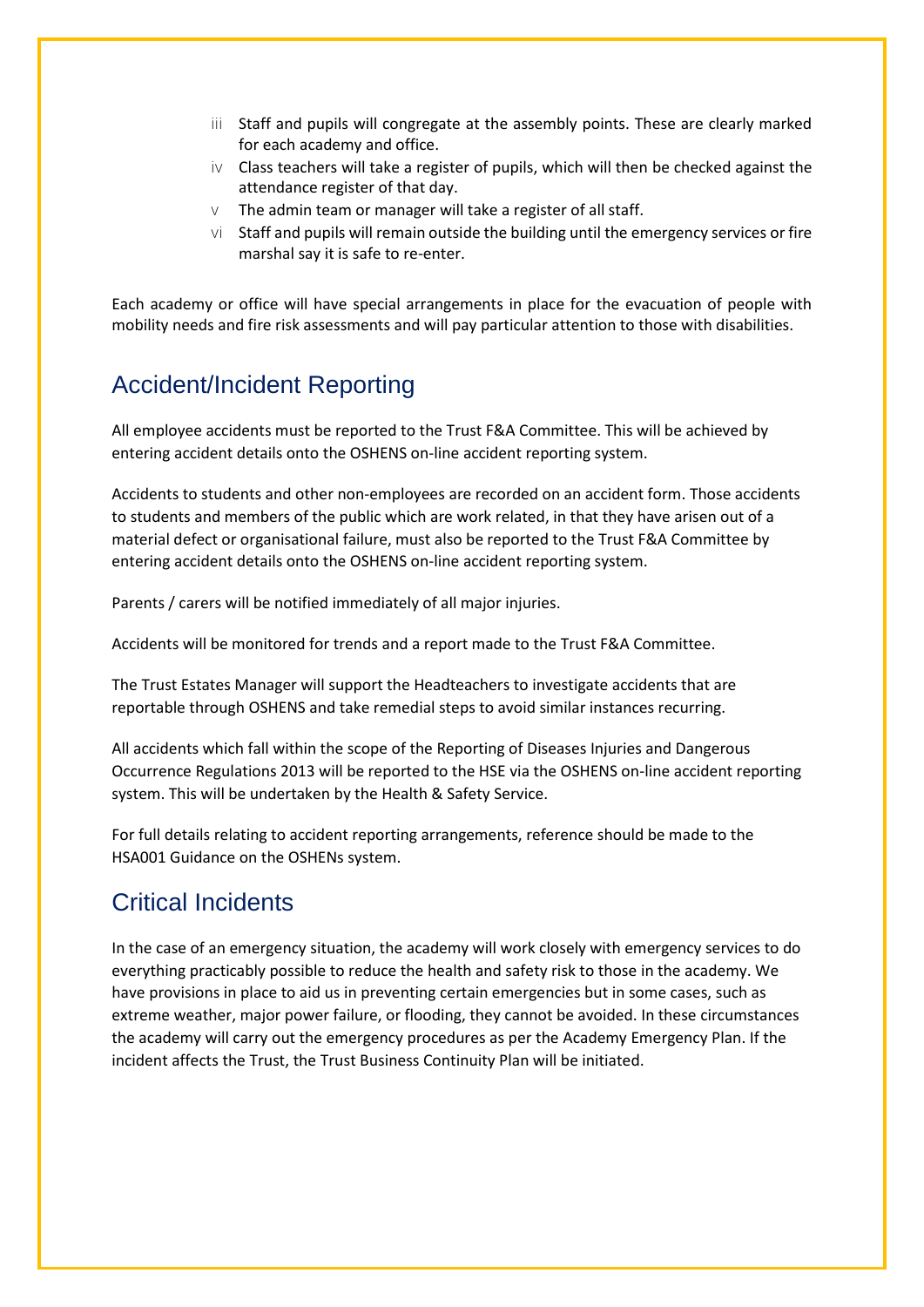# Personal Safety and Security

The Trust believes that staff should not be expected to put themselves in danger and will appropriately support staff if violent or threatening behaviour is experienced and each incident will be investigated. A separate specific behaviour policy is in place at each Academy.

Staff will report any such incidents on the OSHENS system in accordance with agreed accident/incident reporting procedures to enable the incidents to be effectively investigated and appropriate support to be provided.

Working alone will be avoided wherever possible. Work carried out unaccompanied or without immediate access to assistance will be risk assessed by the relevant line manager in order to identify and implement control measures.

Staff working outside normal school hours must obtain permission of the Headteacher.

The requirement to undertake a lone working risk assessment will also extend to working alone offsite where staff conduct home visits. Risk assessments will be reviewed annually or after significant change.

# **Compliance**

### **Asbestos Management**

Transforming Futures Trust holds an asbestos register at each site that there is Asbestos and follows the HSE L143 Managing and working with Asbestos ACOP regarding monitoring and record keeping.

Staff are made aware of the location of asbestos and the procedures to follow if they discover disturbed asbestos, they will stop work immediately and close off the area before reporting to the Head Teacher or their designate.

All contractors working on the building are made aware of the location of asbestos and sign the register during their site induction. They are advised that if they discover material which they suspect could be asbestos, they will stop work immediately and close off the area before reporting to the Estates Team or Head Teacher or their designate.

The Estates Manager is responsible for the day-to-day asbestos management and includes annual inspections of the known Asbestos.

### **Control Of Substances Hazardous To Health (CoSHH)**

Transforming Futures Trust are required to control hazardous substances which can take many forms, including:

- i Chemicals.
- ii Products containing chemicals.
- iii Fumes.
- iv Dusts.
- v Vapours.
- vi Mists.
- vii Gases and asphyxiating gases.
- viii Germs that cause diseases, such as leptospirosis or legionnaires disease.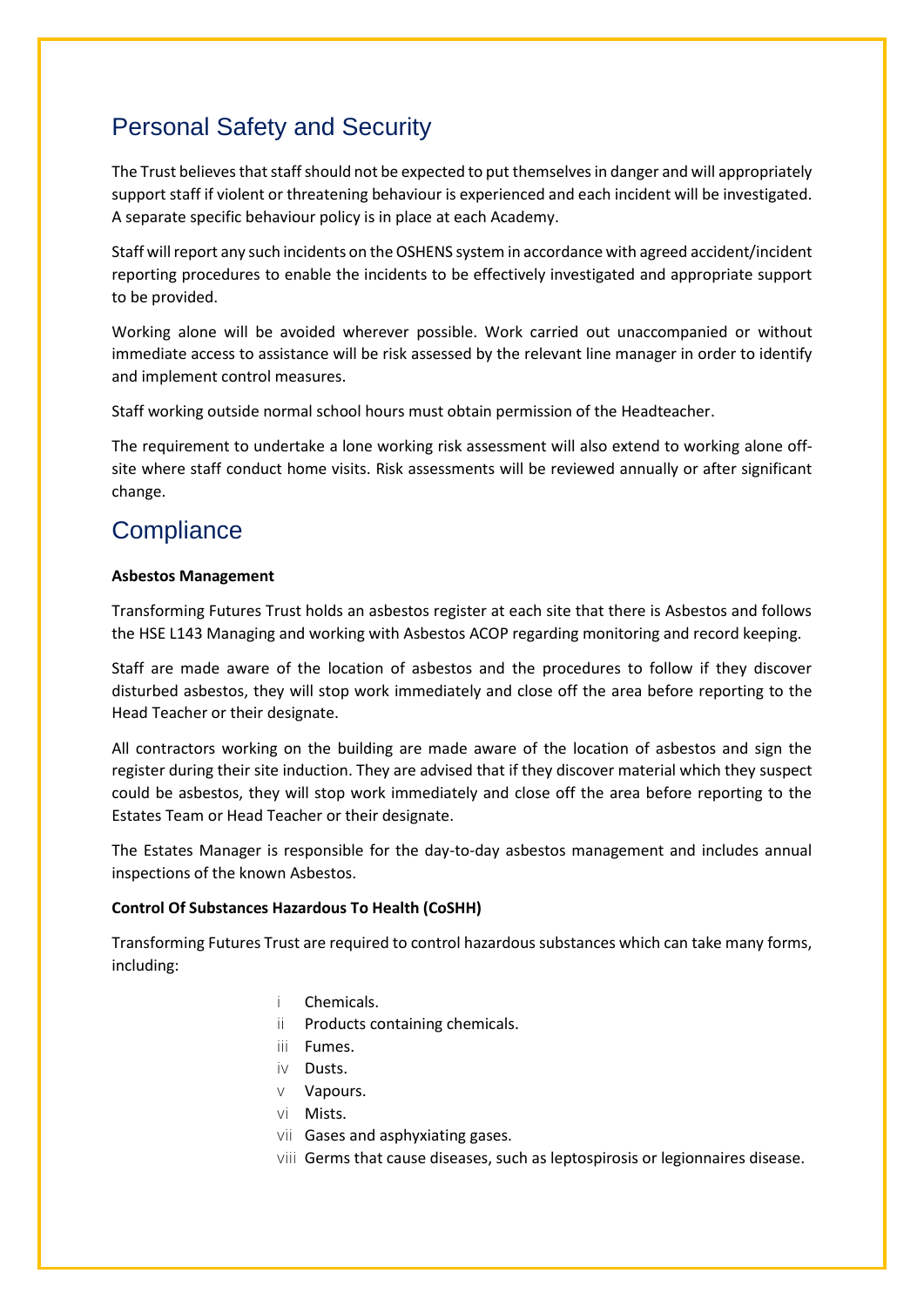Control of substances hazardous to health (COSHH) risk assessments are completed by the Estates Manager and circulated to all employees who work with hazardous substances. Staff will also be provided with protective equipment, where necessary.

Our staff use and store hazardous products in accordance with instructions on the product label. All hazardous products are kept in their original containers, with clear labelling and product information. A record of all hazardous substances is kept in the site emergency documentation and handed to the Emergency services in the event of a major incident.

All hazardous products will be kept in a locked area that pupils do not have access to during school hours.

Any hazardous products are disposed of in accordance with specific disposal procedures.

Emergency procedures, including procedures for dealing with spillages, are displayed near where hazardous products are stored and in areas where they are routinely used.

#### **Gas safety**

Installation, maintenance and repair of gas appliances and fittings will be carried out by a competent Gas Safe registered engineer.

Gas pipework, appliances and flues are regularly maintained through contractors arranged by the Estates Team.

All rooms with gas appliances are checked to ensure that they have adequate ventilation.

#### **Legionella Management**

A legionella risk assessment will be carried out by a competent contractor as arranged by the Estates Team. The recommendations will be actioned where reasonably practicable. The Estates Team are responsible for ensuring that the identified operational controls are conducted and recorded in the school's water log.

This risk assessment will be reviewed routinely and when significant changes have occurred to the water system and/or building footprint.

The risks from legionella are mitigated by the following:

- i Monthly temperature checks.
- ii Routine flushing of little used outlets.
- iii Routine descaling and cleaning of taps.
- iv Routine disinfection of showers and hoses.
- $V$  Whole system flushing after a school holiday.

### **Equipment**

All equipment and machinery is maintained in accordance with the manufacturer's instructions. In addition, maintenance schedules outline when extra checks should take place.

When new equipment is purchased, it is checked to ensure that it meets appropriate educational standards.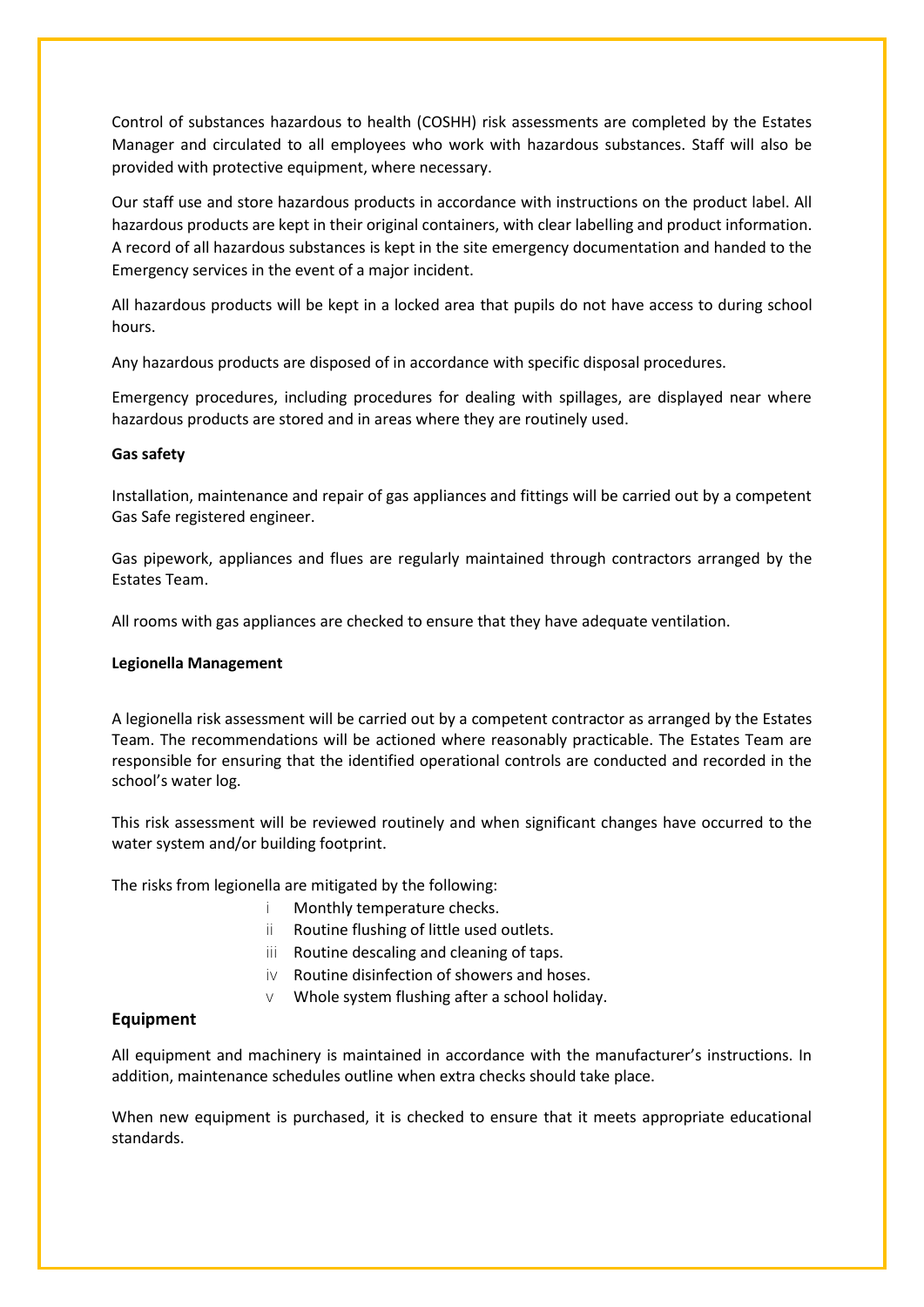All equipment is stored in the appropriate storage containers and areas. All containers are labelled with the correct hazard sign and contents.

### **Electrical equipment**

Transforming Futures Trust ensure all electrical appliances are maintained in a safe condition and have been tested by a competent person through the Estates Team.

Maintenance, repair, installation and disconnection work associated with permanently installed or portable electrical equipment is only carried out by a competent person organised through the Estates Team.

All electrical appliances are maintained, inspected routinely and logged.

All staff are responsible for ensuring that they use and handle electrical equipment sensibly and safely and undertake visual inspections before use ensuring that they implement good cable management to prevent any slip trips and falls. Any defects are to be reported immediately to the Estates Team.

Staff are not permitted to use personal 240v electrical items in any school or office environment.

Electrical apparatus and connections will not be used with wet hands and will only be used in dry conditions.

### **PE equipment**

Pupils are taught how to carry out and set up PE equipment safely and efficiently. Staff check that equipment is set up safely

### **Display screen equipment**

All staff who use computers daily as a significant part of their normal work have a display screen equipment (DSE) assessment carried out. 'Significant' is taken to be continuous/near continuous spells of an hour or more at a time.

Staff identified as DSE users are entitled to an eyesight test for DSE use upon request, and at regular intervals thereafter, by a qualified optician (and corrective glasses provided if required specifically for DSE use).

# Work Related Risks

## **Manual Handling**

It is up to individuals to determine whether they are fit to lift or move equipment and furniture. If an individual feels that to lift an item could result in injury or exacerbate an existing condition, they will ask for assistance.

Staff and pupils are expected to use the following basic manual handling procedure:

- i Plan the lift and assess the load. If it is awkward or heavy, use a mechanical aid, such as a trolley, or ask another person to help.
- ii Take the more direct route that is clear from obstruction and is as flat as possible.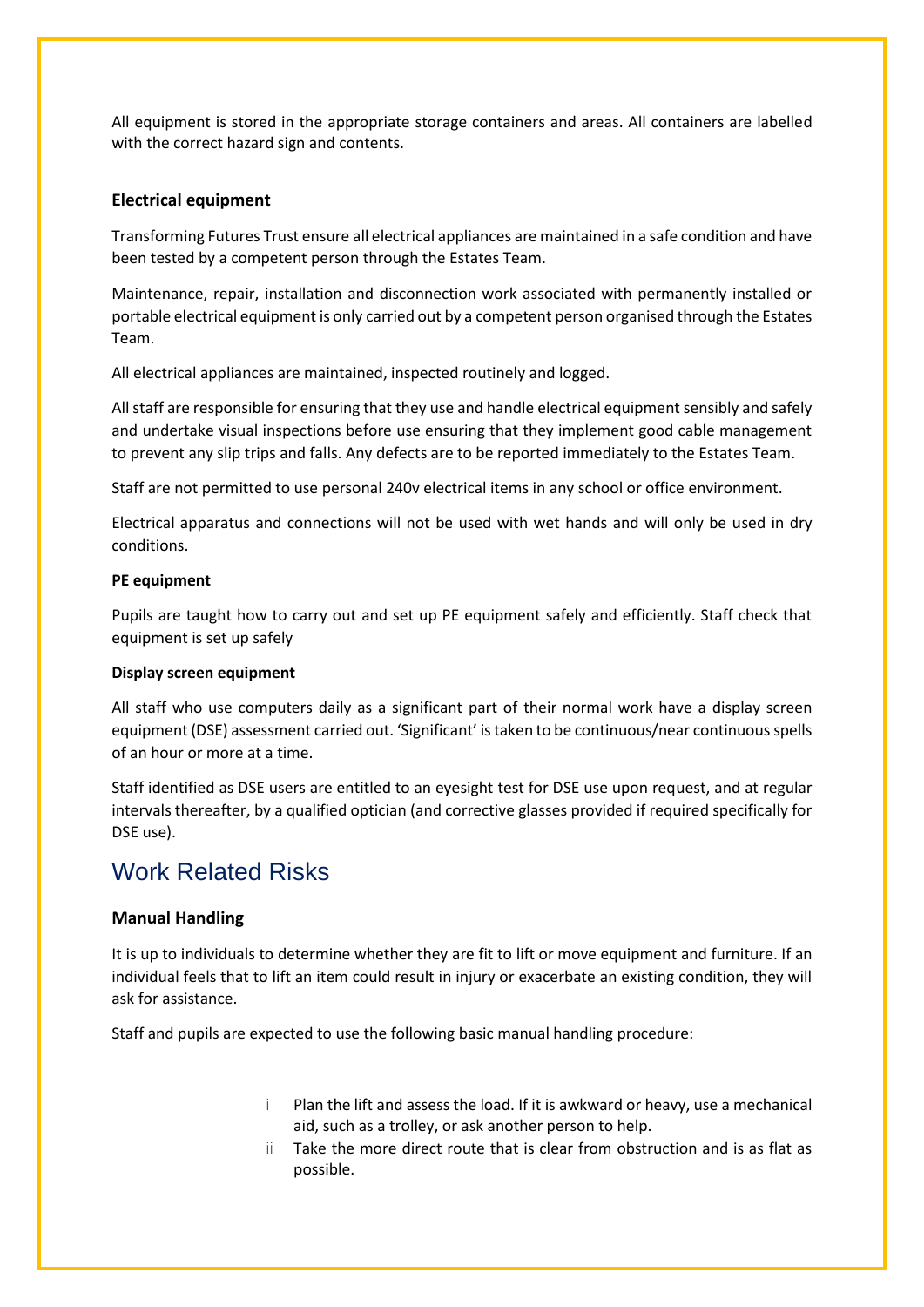- iii Ensure the area where you plan to offload the load is clear.
- iv When lifting, bend your knees and keep your back straight, feet apart and angled out. Ensure the load is held close to the body and firmly. Lift smoothly and slowly and avoid twisting, stretching and reaching where practicable.

#### **Pregnancy**

Risk assessments will be carried out whenever any employee or pupil notifies the school that they are pregnant.

Appropriate measures will be put in place to control risks identified. Some specific risks are summarised below:

- i Chickenpox can affect the pregnancy if a woman has not already had the infection. Expectant mothers should report exposure to antenatal carer and GP at any stage of exposure. Shingles is caused by the same virus as chickenpox, so anyone who has not had chickenpox is potentially vulnerable to the infection if they have close contact with a case of shingles.
- ii If a pregnant woman comes into contact with measles or German measles (rubella), she should inform her antenatal carer and GP immediately to ensure investigation.
- iii Slapped cheek disease (parvovirus B19) can occasionally affect an unborn child. If exposed early in pregnancy (before 20 weeks), the pregnant woman should inform her antenatal care and GP as this must be investigated promptly.

### **Use of Vehicles**

All staff who drive on school business in their own car (Grey Fleet) must have valid driving licence, a valid MOT and tax with appropriate business insurance. If staff receive points on their licence, they must report this immediately to HR. Driving licence and insurance certificates will be checked annually by the Trust's HR Team.

As part of their role, staff maybe required to drive a minibus and therefore must complete a minibus drivers' assessment and must fulfil the following insurance criteria:

- i Above 21 years old.
- ii Below 70 years old.
- iii Must have held a driving licence for 12 months.

If they have points on their licence, they will need to complete a driver profile assessment before further training is allowed.

In accordance with the Transforming Futures Drivers handbook the vehicles are checked daily by the designated drivers and records are kept. It is maintained and serviced routinely by a competent company, in accordance with the law and records kept.

Staff are to read the Transforming Futures Drivers Handbook as part of their induction.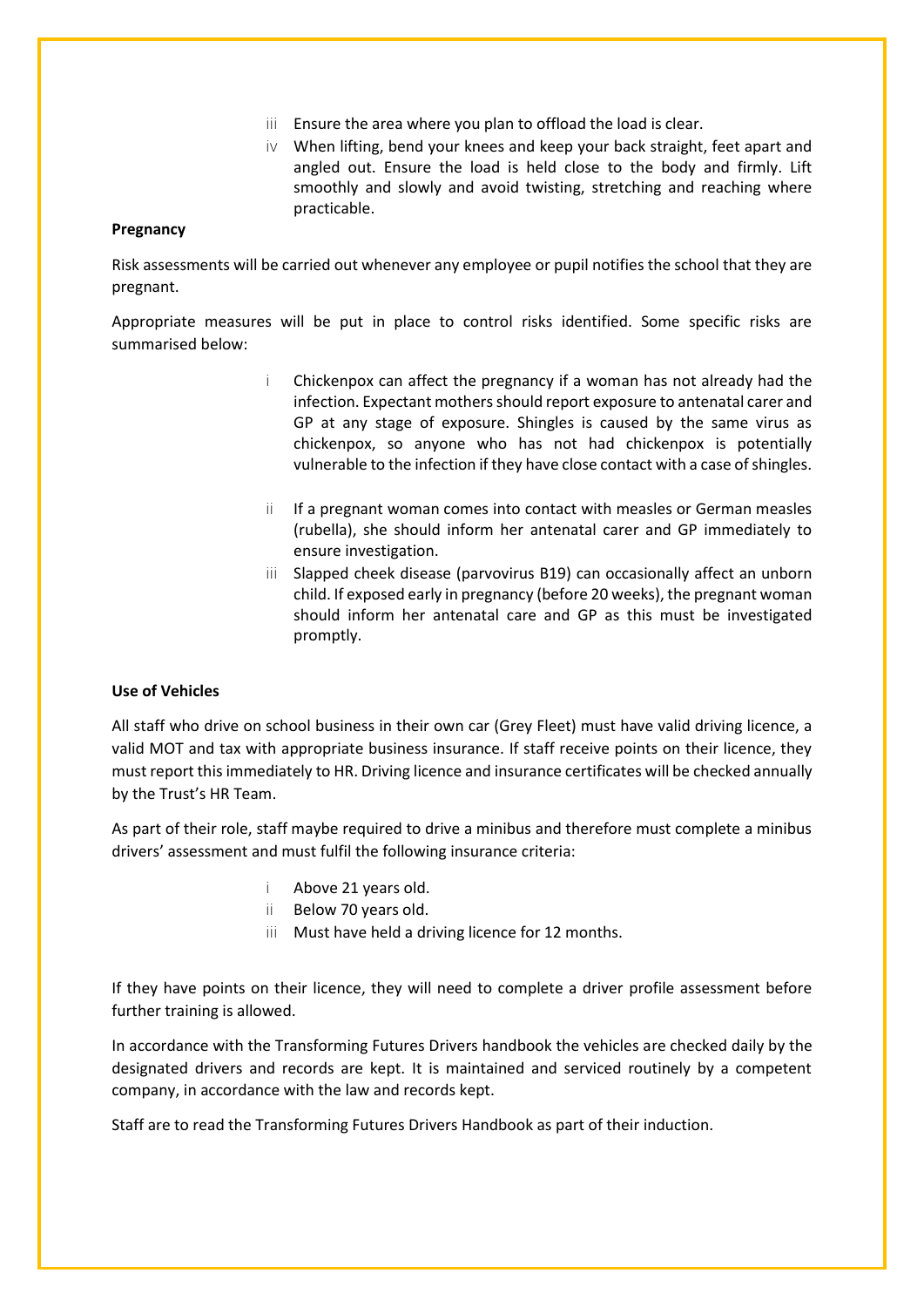#### **Working at Height**

All staff will ensure that work is properly planned, supervised and carried out by competent people with the skills, knowledge and experience to do the work.

In addition:

- i The caretaker retains ladders for working at height.
- ii The caretaker will carry out annual inspections and maintain appropriate records for all working at height equipment.
- iii Pupils are prohibited from using ladders.
- $iv$  Staff will wear appropriate footwear and clothing when using ladders.
- $\vee$  Contractors are expected to provide their own ladders for working at height.
- vi Before using a ladder, staff are expected to conduct a visual inspection to ensure its safety.
- vii Access to high levels, such as roofs, is only permitted for trained persons, using appropriate safety measures and fall protection.

#### **Occupational Health Services and Managing Work-Related Stress**

Transforming Futures Trust takes the health and wellbeing of all its staff and pupils very seriously, and acknowledges that in a busy and hard working environment, managing work-related stress alone can be very difficult.

The Transforming Futures Trust seeks to promote a work/life balance amongst their staff and support staff and encourage staff to manage their workload. Every effort is made to make effective changes if staff are experiencing stress either at home or work.

Transforming Futures Trust urge any staff member who is experiencing stress to talk to their line manager or a member of the senior management team, and the school will do everything that it can to support them. It is the responsibility of each employee to keep their line manager informed of any health related issues that may impact on performance or colleagues.

Transforming Futures Trust provides additional support by utilising Healthshield, which covers the everyday health needs of staff by providing cashback for dental, optical and alternative therapy costs, alongside offering wellness services such as GP Anytime and Employee Assistance Programme (EAP). Call 0800 028 1963 and quote your company name.

Transforming Futures Trust recognises that staff and pupils are more likely to flourish in a healthy environment and takes a whole Trust approach to creating a positive working environment.

### **Workplace Safety**

The school will ensure that the school environment and workplace is safe for pupils, staff and visitors. This means keeping classrooms and corridors tidy, organised, and free of safety hazards such as loose wires. Appropriate clothing and good conduct will also be expected in school and both contribute to good health and safety practice.

Any hazards around the school site that are noticed by any member of the school community should be reported to a senior leader.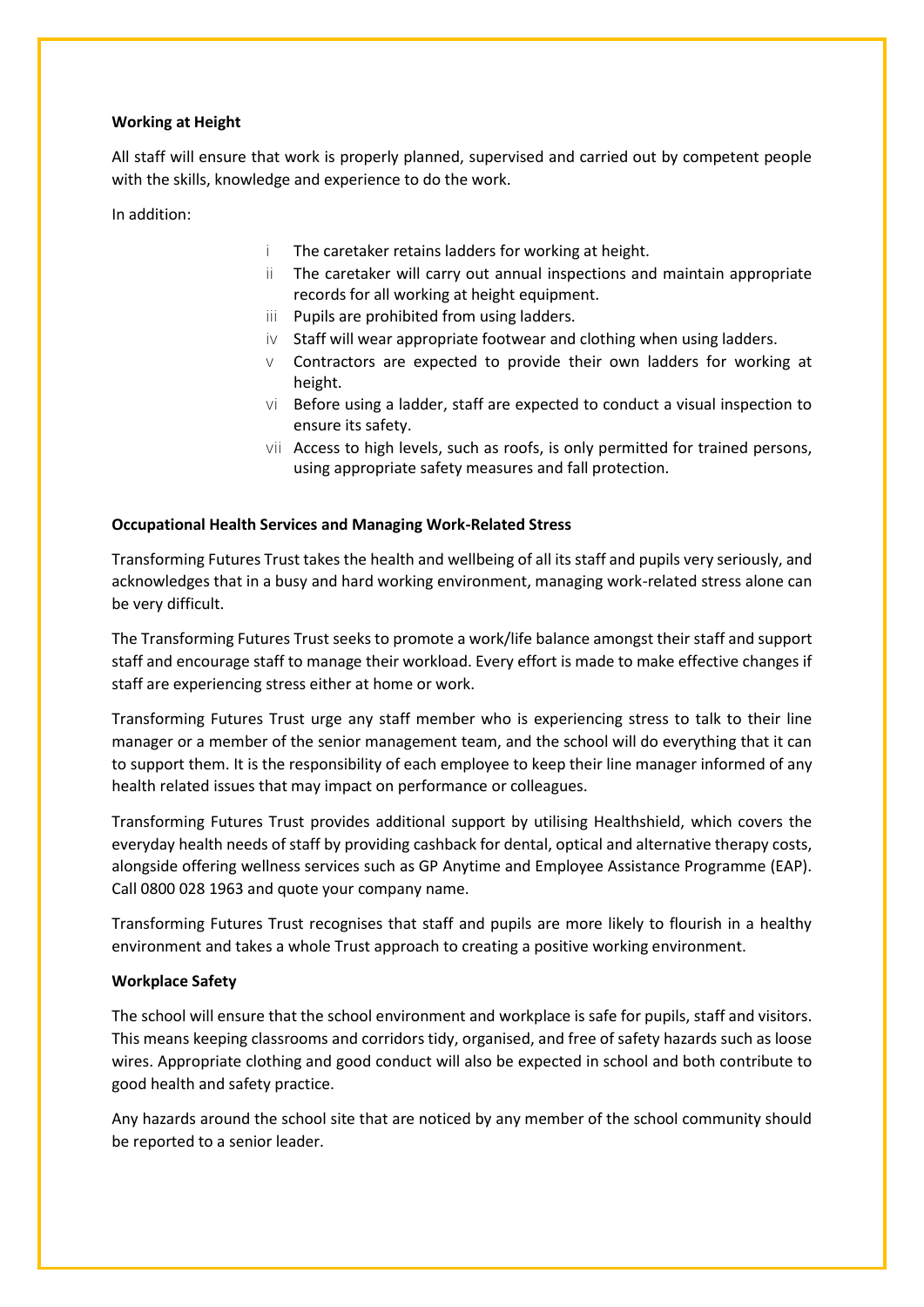Certain departments such as science labs and design technology workshops will have more health and safety risks due to equipment and substances being used in these lessons. They will follow CLEAPPS and CoSHH guidance and complete Health and Safety courses specific to their department.

Information on health and safety in each department can be found in the Admin office. Only teachers and pupils trained to use specialised equipment will be allowed to do so, with appropriate risk assessments being carried out prior to commencement of activities.

# Pupil Related Health and Safety Matters

### **School Code of Conduct**

Appropriate and considerate school behaviour and conduct is an important part of health and safety and there are various school regulations in place to monitor behaviour, as well as provisions for behaviour support. Most of these are outlined in the school behaviour policy.

### **Challenging Behaviour**

Abusive or challenging behaviour is a great risk to personal and whole school health and safety and the school will not tolerate abusive behaviour by pupils, staff, or visitors to the school. This includes parents.

#### **No Smoking Policy**

The Trust aims to provide a safe working and learning environment for both pupils and staff and to this end, the whole Trust supports a no smoking policy which reinforces the messages within the PSHCE/Citizenship curriculum and the health initiatives in the wider community. Therefore, smoking is not permitted on any school site or within eyesight of the school or pupils.

# Infection prevention & Control

The Trust follow national guidance published by Public Health England when responding to infection control issues. Transforming Futures encourage staff and pupils to follow this good hygiene practice, outlined below, where applicable.

### **Personal protective equipment**

Transforming Futures will supply suitable CE marked PPE as identified in each risk assessment to ensure the safety and well being of staff and pupils. This must be used in accordance with the manufacturer's instructions. The use of PPE is outlined below:

Wear disposable non-powdered vinyl or latex-free CE-marked gloves and disposable plastic aprons where there is a risk of splashing or contamination with blood/body fluids (for example, nappy or pad changing).

Wear suitable eye protection if there is a risk of splashing to the face.

Use the correct personal protective equipment when handling cleaning chemicals.

### **Cleaning of blood and body fluid spillages**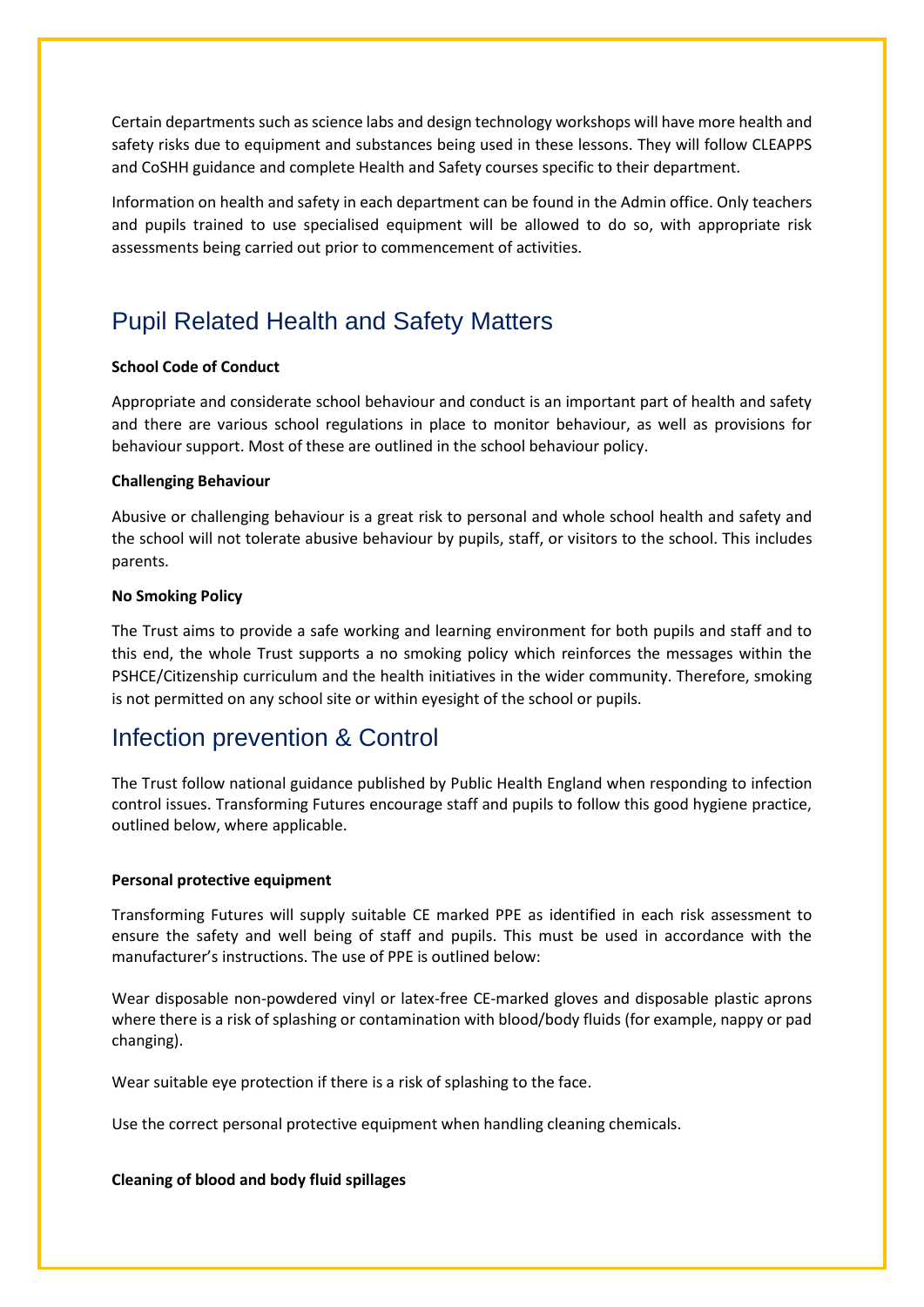Staff will clean up all spillages of blood, faeces, saliva, vomit, nasal and eye discharges immediately and wear personal protective equipment.

When a spillage occurs, clean using a product that combines both a detergent and a disinfectant and use as per manufacturer's instructions. Ensuring it is effective against bacteria and viruses and suitable for use on the affected surface.

Never use mops for cleaning up blood and body fluid spillages – use disposable paper towels and discard clinical waste as described below.

Spill kits are available for body fluid spills.

### **Clinical waste**

Domestic and clinical waste will be stored separately in the appropriately marked bags as defined in the local policy.

All clinical waste bags should be disposed of when they are two-thirds full and store in a dedicated, secure area while awaiting collection.

Used nappies/pads, gloves, aprons and soiled dressings are stored in correct clinical waste bags in foot-operated bins.

All clinical waste will be removed by a registered waste contractor.

# Reporting to the HSE

The Estates Team will keep a record of any accident which results in a reportable injury, disease, or dangerous occurrence as defined in the RIDDOR 2013 legislation (regulations 4, 5, 6 and 7).

The Trust Estates Manager will report these to the Health and Safety Executive as soon as is reasonably practicable and in any event within 10 days of the incident.

Reportable injuries, diseases or dangerous occurrences include:

- i Death.
- ii Specified injuries, which are:
	- a. Fractures, other than to fingers, thumbs and toes.
	- b. Amputations.
	- c. Any injury likely to lead to permanent loss of sight or reduction in sight.
	- d. Any crush injury to the head or torso causing damage to the brain or internal organs.
	- e. Serious burns (including scalding).
	- f. Any scalping requiring hospital treatment.
	- g. Any loss of consciousness caused by head injury or asphyxia.
	- h. Any other injury arising from working in an enclosed space which leads to hypothermia or heat-induced illness, or requires resuscitation or admittance to hospital for more than 24 hours.
- iii Injuries where an employee is away from work or unable to perform their normal work duties for more than 7 consecutive days (not including the day of the incident).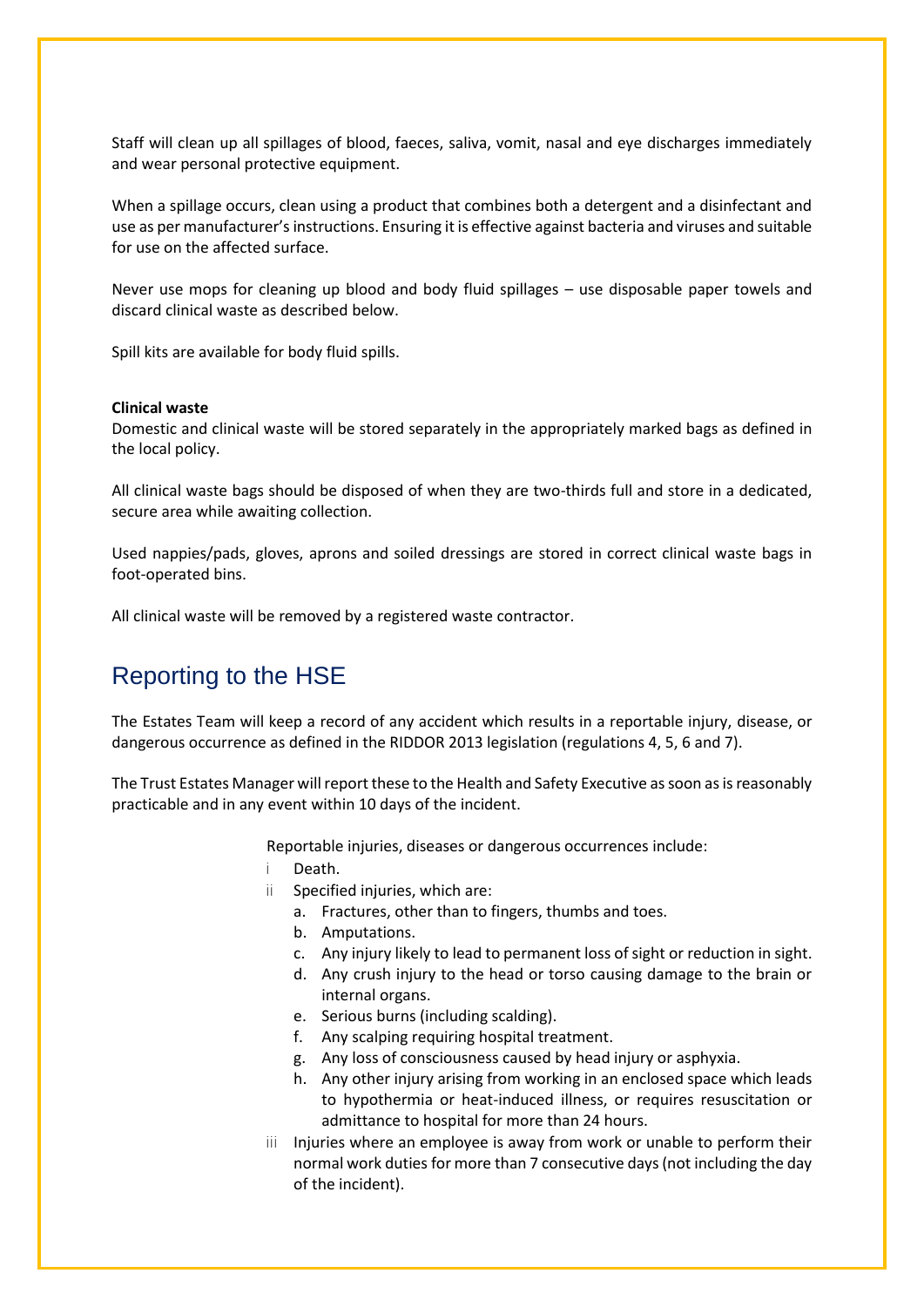- iv Where an accident leads to someone being taken to hospital.
- v Near-miss events that do not result in an injury, but could have done. Examples of near-miss events relevant to schools include, but are not limited to:
	- a. The collapse or failure of load-bearing parts of lifts and lifting equipment.
	- b. The accidental release of a biological agent likely to cause severe human illness.
	- c. The accidental release or escape of any substance that may cause a serious injury or damage to health.
	- d. An electrical short circuit or overload causing a fire or explosion.

Information on how to make a RIDDOR report is available here: [How to make a RIDDOR report, HSE](http://www.hse.gov.uk/riddor/report.htm)

#### http://www.hse.gov.uk/riddor/report.htm

#### **Health and Safety records system**

Transforming Futures Trust subscribe to the Devon County Council HR One H&S Service which provides use OSHENS system as its online health & safety compliance management software. This software allows the Trust to manage and regulate all our fire safety and health and safety requirements quickly and easily.

#### **Site Induction Records**

All new Trust staff need to complete site inductions before starting work on the bases and it is the responsibility of the Head Teacher or their designate to ensure that it has been completed for academic and schools administration staff**.**

All new central team Trust staff and contractors need to complete site inductions before starting work on the bases and it is the responsibility of the Line Manager or their designate to ensure that it has been completed**.**

### The folder will contain:

- i New Staff Induction.
- ii Health and Safety Policy.
- iii Site Risk Assessments.
- iv Drivers Handbook.
- v Contractor Induction.
- vi Contractor Checklist

The Trust keeps records of health and safety incidents according to the Transforming Futures Trust Retention policy. The school examines past health and safety records and risk assessments to allow any necessary changes and improvements to be identified.

#### **Exclusion periods for infectious diseases**

The school will follow recommended exclusion periods outlined by Public Health England.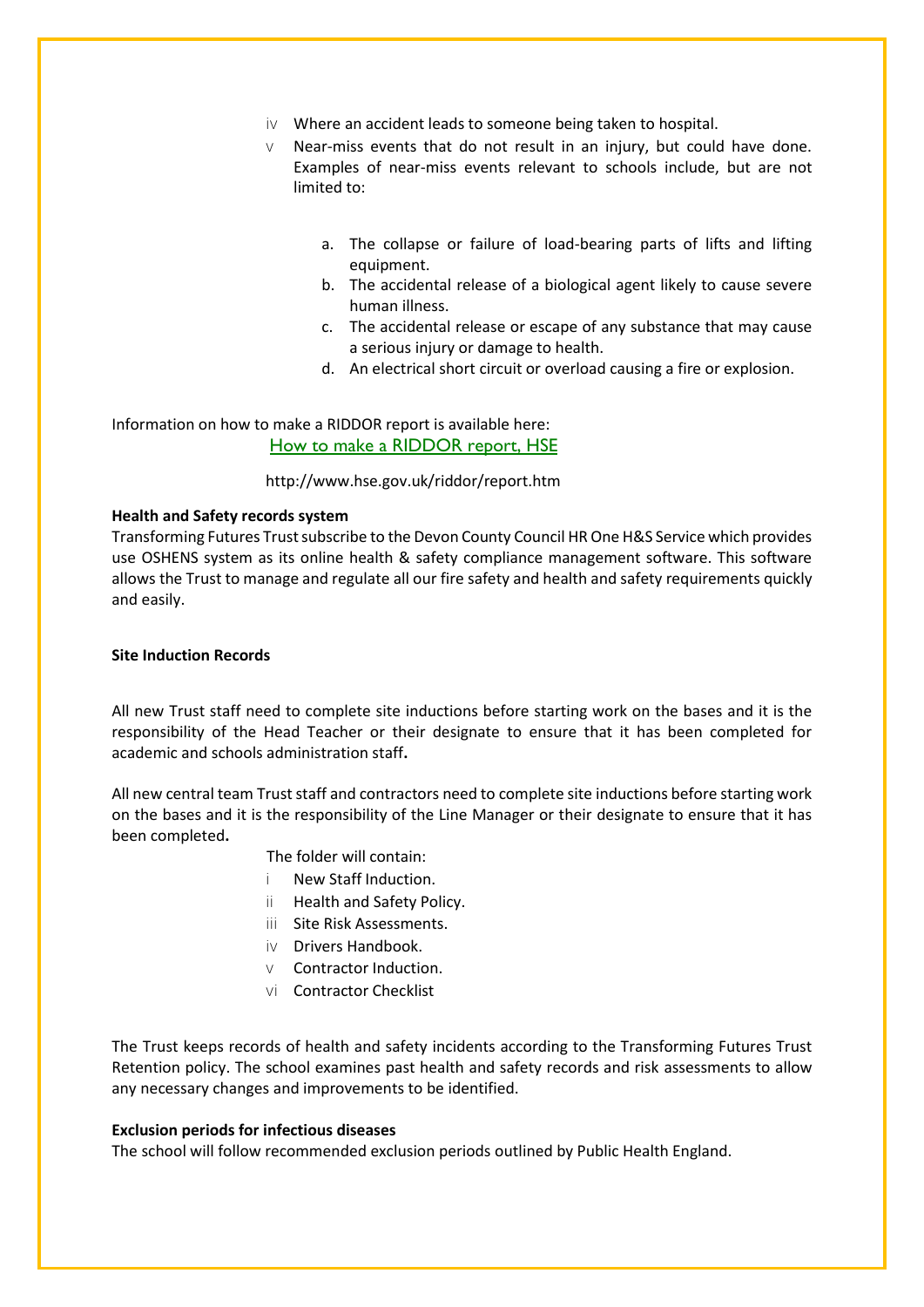In the event of an epidemic/pandemic, we will follow advice from Public Health England about the appropriate course of action.

#### **Sun Protection**

At Transforming Futures Trust we want all children and staff to enjoy their spending time outside safely without the risk of the harmful effects of the sun. Children will be taught appropriately about the need for sun protection and its importance through discussion and topics. They are encouraged to wear clothes that provide suitable sun protection.

Parents are asked to provide sunscreen where possible.

Staff need to remember to take care when taking the children out and ensure there is sufficient shaded area for the children and to provide drinking water.

Staff will be taught to look out for the signs of sunburn and heatstroke and how to respond in an emergency.

# Safety Review, Monitoring and Evaluation Procedure

The Trust's health and safety monitoring will be undertaken by the Estates Team.

This policy and the health and safety file will be reviewed by the Estates Manager in conjunction with the Head Teacher, all escalation, residual high risks or concerns will be forwarded to the F&A committee in the H&S report.

Provision will be evaluated and changes for improvement made when and where there is need for it.

It is important that the school monitors safe systems of work on a day to day basis in areas such as:

- i Kitchens.
- ii Cleaning cupboards and staffrooms.
- iii Laboratories.
- iv Design technology studios.

# Health and Safety Training

Effective health and safety training is key to good health and safety practice. The Trust takes health and safety training seriously and expects all staff and pupils to do the same. Training is part of induction for all staff, whether they are on fixed term or permanent contracts. Visitors and volunteers are also responsible for contributing to safe practice around school.

All staff are required to complete mandatory Health and Safety training during their probation period which is relevant to their role in the organisation.

Specific training in relation to use of equipment or substances may be given to staff and pupils relating to which department they will be working in. Staff and pupils who are not specifically trained for specialist equipment are not allowed to use it.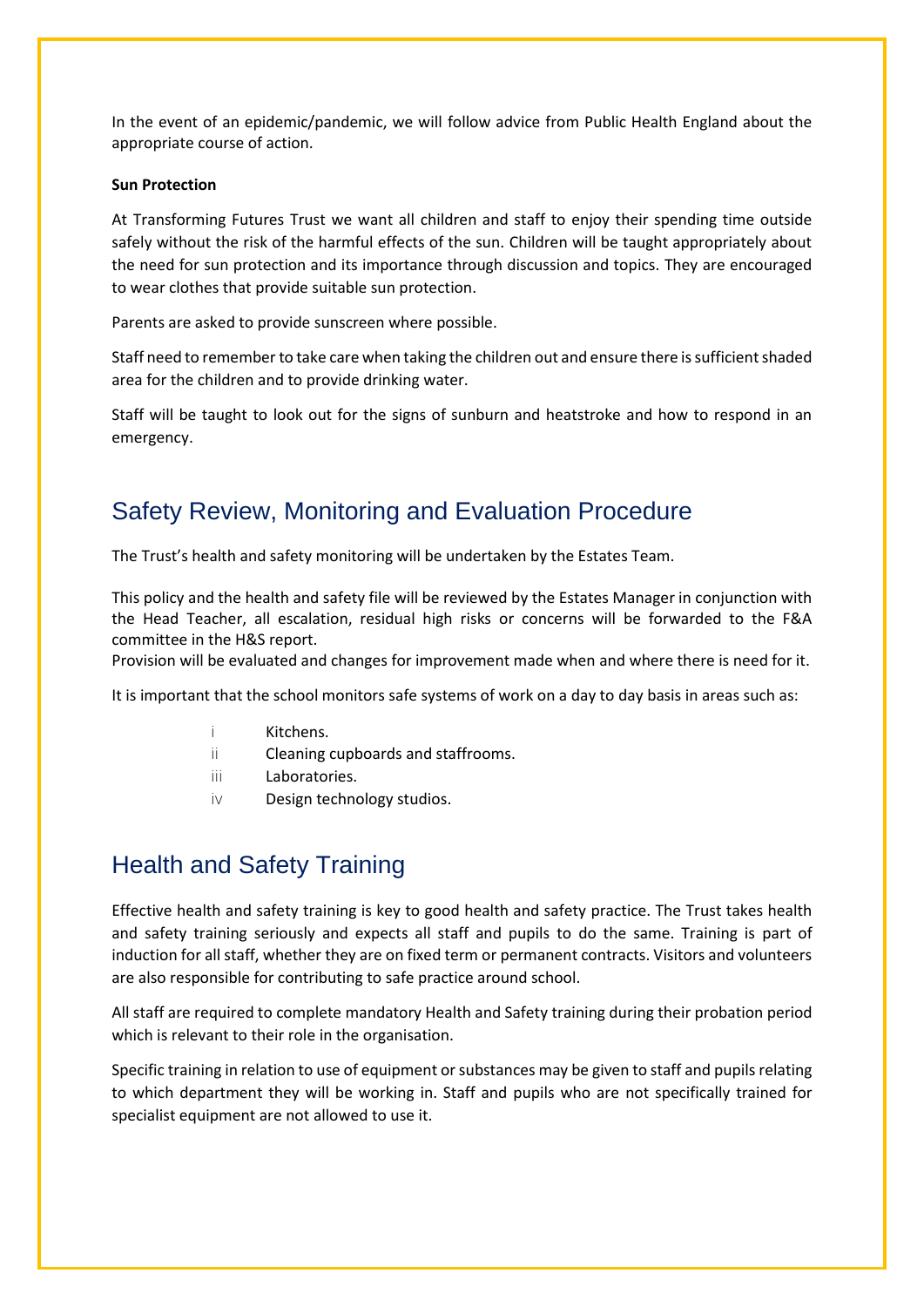# 1 Appendix A: Staff with Specific Health & Safety Responsibilities

| <b>Transforming Futures</b><br><b>Trust</b>    | <b>Name</b>            | Phone<br><b>Number</b> | Email                              |
|------------------------------------------------|------------------------|------------------------|------------------------------------|
| Head of Estates                                | Damean                 | 01752                  | damean.miller@deltservices.co.uk   |
|                                                | Miller                 | 581776                 |                                    |
| <b>Estates and Compliance</b><br>Administrator | <b>Holly Griffiths</b> | 01752<br>396 149       | holly.griffiths@deltservices.co.uk |

| <b>ACE Schools</b>                        | <b>Name</b>        | Phone<br><b>Number</b> | <b>Email</b>                            |
|-------------------------------------------|--------------------|------------------------|-----------------------------------------|
| Head Teacher and<br>Responsible Person    | Matt Bindon        | 01752<br>396 002       | matt.bindon@transformingfutures.org.uk  |
| <b>Schools Maintenance</b><br>Operative   | Clint Bray         | 01752<br>396 505       | clint.bray@transformingfutures.org.uk   |
| ACE Bretonside -<br>Premises Admin        | Kay McCarthy       | 01752<br>396 109       | kay.mccarthy@transformingfutures.org.uk |
| ACE Camborne -<br>Premises Admin          | Jess Bravery       | 01209<br>643 133       | jess.bravery@transformingfutures.org.uk |
| ACE Dover Road -<br><b>Premises Admin</b> | Nic Upham          | 01752<br>396 145       | nicola.upham@transformingfutures.org.uk |
| <b>ACE Exeter - Premises</b><br>Admin     | <b>Stacey Cann</b> | 01392<br>908 268       | stacey.cann@transformingfutures.org.uk  |
| <b>ACE Ford - Premises</b><br>Admin       | Nic Upham          | 01752<br>396 140       | nicola.upham@transformingfutures.org.uk |
| <b>ACE Launceston -</b><br>Premises Admin | Vacant             | 01726<br>982 143       |                                         |
| ACE North Hill -<br><b>Premises Admin</b> | Nic Upham          | 01752<br>985 003       | nicola.upham@transformingfutures.org.uk |
| ACE St Austell -<br><b>Premises Admin</b> | Amy Clemow         | 01209<br>643 133       | amy.clemow@transformingfutures.org.uk   |

| <b>ACE Tiverton School</b>             | <b>Name</b>  | <b>Phone</b><br><b>Number</b> | Email                                   |
|----------------------------------------|--------------|-------------------------------|-----------------------------------------|
| Head Teacher and<br>Responsible Person | Hannah Smart | 01884<br>763 141              | hannah.smart@transformingfutures.org.uk |